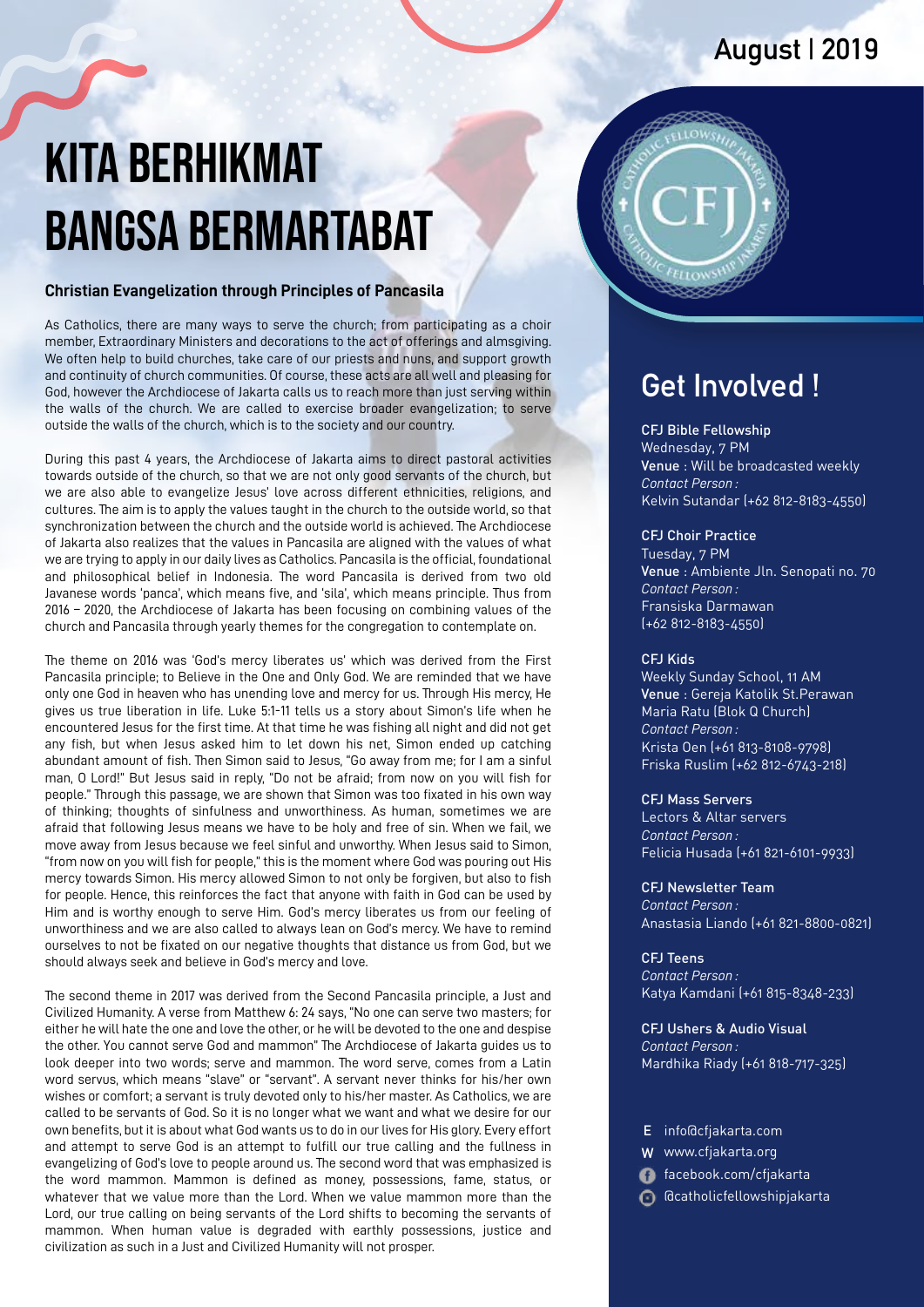$\degree$  s theme in 2018 was 'Although we are different, we are all Indonesians', which was derived from the rd Pancasila principle, A Unified Indonesia. The value from the third Pancasila is closely tied to Mother Mary's title 'The Lady of All Nations.' Mary's title as the Lady of All Nations reminds us that despite differences in religions, cultures, and ethnic groups, we are always called to cherish brotherhood, togetherness, and unity at all times in the church and society. Unity and peace despite all differences is truly God's gift that we have to cherish and pray for in our prayers.

Lastly, this brings us to the 2019's theme, 'Wise People Dignifies Nation', which derives from the Fourth Pancasila principle Democracy, Led by the Wisdom of the Representatives of the People. In Matthew Chapter 2, there were Three Wise Men, who visited Jesus after his birth, bearing gifts of gold, frankincense and myrrh. It was told that during their way back, they 'left for their own country by another way.' The act of visiting Jesus is their moment of encountering God. Encountering God changes lives; help us grow in love, holiness, wisdom, and dignity. The Three Wise Men have changed and grew wiser after their encounter with Jesus. Thus, they returned back to their homes through an alternative route and did not want to meet Herodes. Every encounter with God is always a life changing experience. The more we encounter God, the more He will shape us to become His vessel of love for others.

As 2020 approaches, 2020's theme will contemplate on the Fifth Pancasila's principle of Social Justice for All Indonesians. By aligning all principles of Pancasila and church teachings in these past 4 years, the Archdiocese of Jakarta calls each and every one of us to step out of our comfort zones of servicing within the walls of the church. We are called to continue on in seeking for God's mercy, to be close to him even when we feel unworthy, to have a heart of a servant when serving God and to practice values of the church and Pancasila across the whole world.







Anita Marla

CFJ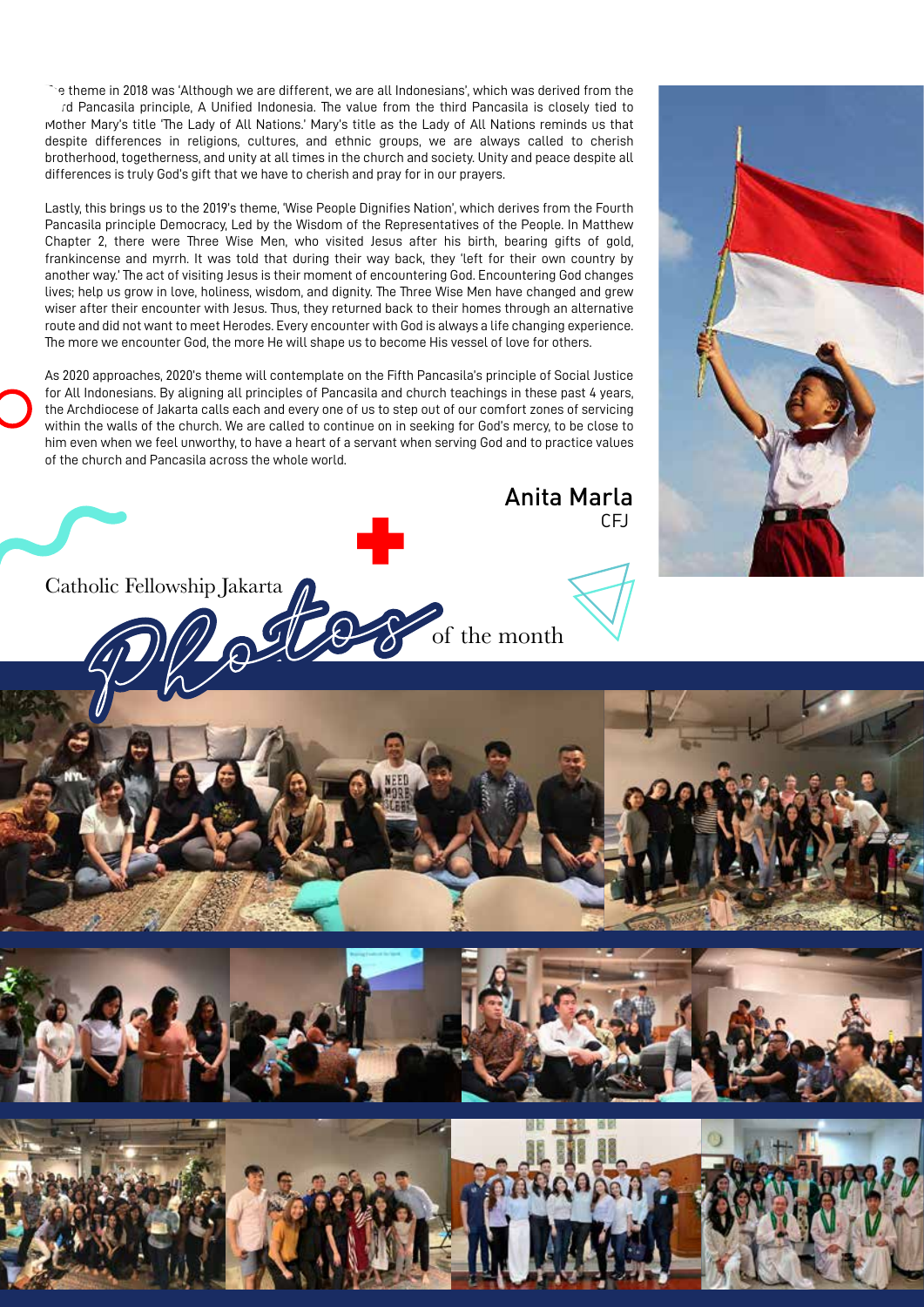### *Dear Daddy D,*

As Christian minority in this country, I often feel alienated and excluded no matter what I do. What should I do or feel about this?

- Percy Cuted

# **ASK DADDY D**

## *Dear PC,*

While we can see that nowadays believers in Christ are technicallly a majority in many countries in the world, this was not always so – in fact throughout our history, believers have been persecuted many times and in many ways worse than whatever we may feel and experience today.

The early Church was persecuted by the Romans and the Jews; later on during the middle ages Catholics were persecuted by Protestant rulers, and vice versa. In many ways, we need to be grateful that we have many of the liberties in professing our faith today, such as the right to choose and live our faith freely, with churches to hold our service and worship in (which many of our brethren still lack today). As to what to do, remember that Jesus said give unto Caesar what is rightfully Caesar's - thus despite the injustices and

alienation we may feel, we still need to execute our duties as citizens of Indonesia as well as our duties as followers of Christ. Not to mention that Jesus asked us to love those who hates us just like we love our brothers and sisters!

Got any questions ?

Email Daddy at info@cfjakarta.com



| a. ~10,000<br>a. 6 hours<br>How many ethnicities does Indonesia have? | How many islands does Indonesia have?<br>b.~15,000<br>b. 8 hours | c. $~18,000$<br>c. 10 hours | <u> Qip easta a</u><br>d. $~20,000$<br>How much time does it take from one end of Indonesia to the other?<br>d. 12 hours |
|-----------------------------------------------------------------------|------------------------------------------------------------------|-----------------------------|--------------------------------------------------------------------------------------------------------------------------|
|                                                                       |                                                                  |                             |                                                                                                                          |
|                                                                       |                                                                  |                             |                                                                                                                          |
|                                                                       |                                                                  |                             |                                                                                                                          |
|                                                                       |                                                                  |                             |                                                                                                                          |
|                                                                       |                                                                  |                             |                                                                                                                          |
| a. 100                                                                | b. 200                                                           | c. 300                      | d. 400                                                                                                                   |
|                                                                       |                                                                  |                             | most populous country                                                                                                    |
| a. 4th                                                                | b. 5th                                                           | c. 6th                      | d. 7th                                                                                                                   |
|                                                                       |                                                                  |                             |                                                                                                                          |
| a. < 100                                                              | b. 100-500                                                       | $c.500-700$                 | d. > 700                                                                                                                 |
|                                                                       |                                                                  |                             | With ~250 Million people in Indonesia, it is the<br>How many languages does Indonesia have?                              |